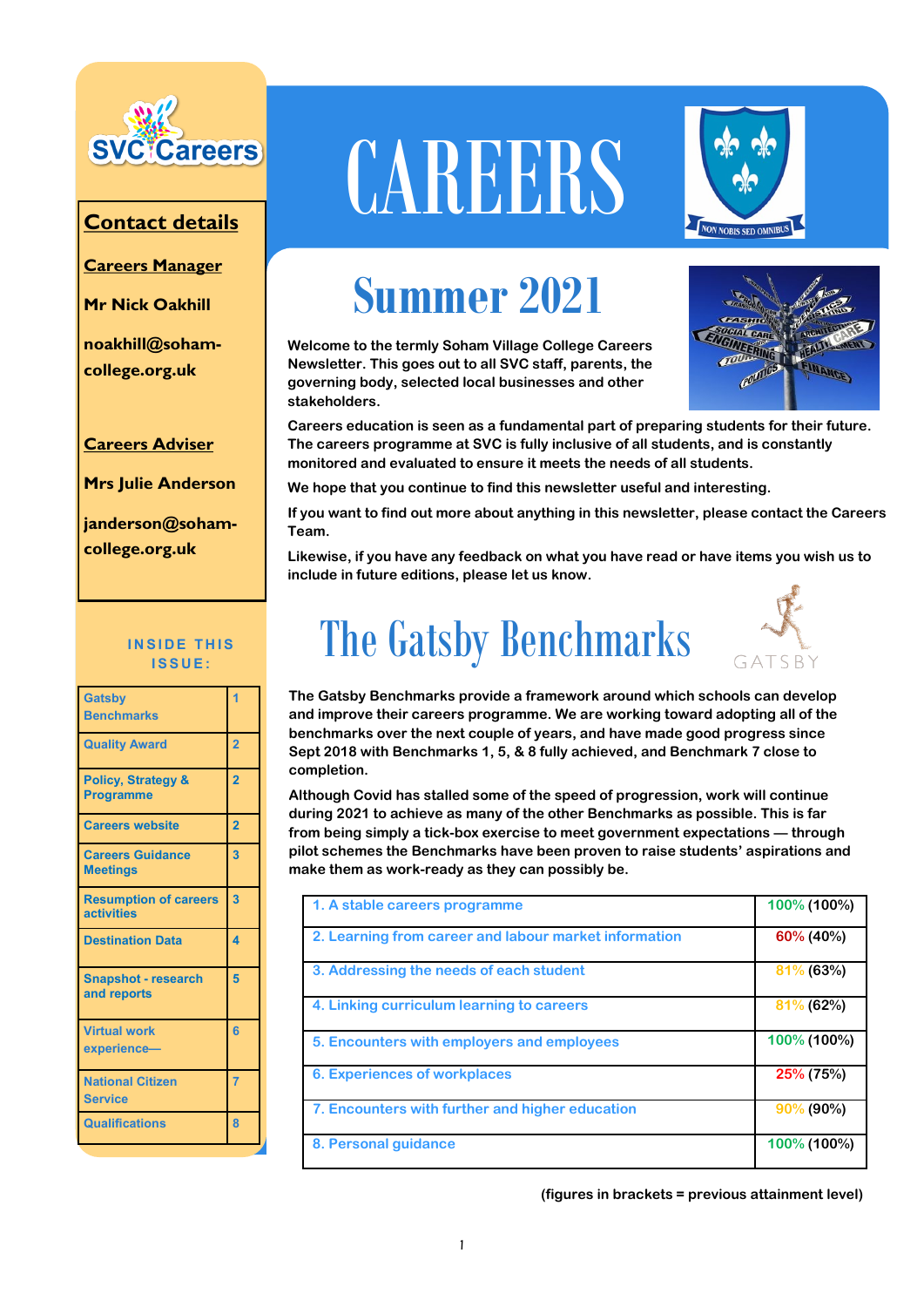# Quality in Careers Standard Award



**We continue to work towards gaining this national award which aligns perfectly with the Gatsby Benchmarks. The award ensures the school is delivering the type of careers programme the government has indicated and that students will benefit from.** 

**In order to gain the award, we must provide sufficient current evidence to demonstrate that we meet all the national quality assessment criteria. As with the Gatsby Benchmarks, we can already provide evidence in many of the areas, such as the way we provide personal guidance to students through 1- 2-1 meetings, meaningful employer engagement, and how we assess the impact of activities through student, tutor and parental feedback.**

**We are hoping to be able to present our submission to the assessment team during the summer term, and are confident that we can achieve the award shortly after.**

# Careers Policy, Strategy and Programme

**We are required to publish our policy, strategy and programme so that they are available for all to read. All schools had a statutory requirement to do this by September 2018.**

**All three publications can be found on the Careers section of the school website:**

**Policy - this is our guiding principle and determines what should be done at the top level. It is approved by the Advisory Board and reviewed every 3 years**

**Strategy - this is our comprehensive plan which helps to shape what we do and provide more detail and structure. It is a flexible plan and is reviewed every six months**

**Programme - this is the detail behind the strategy that highlights the key activities through the year. It is not an exhaustive list and is updated annually but it gives a good flavour of what the Careers Team deliver**

**Please take the opportunity to glance at these documents as they all provide a good insight into what we do and why we do it.**

# Careers Website

#### **https://www.sohamvc.org/post16careers**

**The section is always kept as up-to-date as possible, and is a great source of information across many aspects of Careers Education. There are some links to key websites that you are encouraged to visit.**

**We would also encourage students to regularly access and use the website so please take time to talk to your son/daughter about it.**

**If you feel we are missing information that would be useful to you, please let us know!!**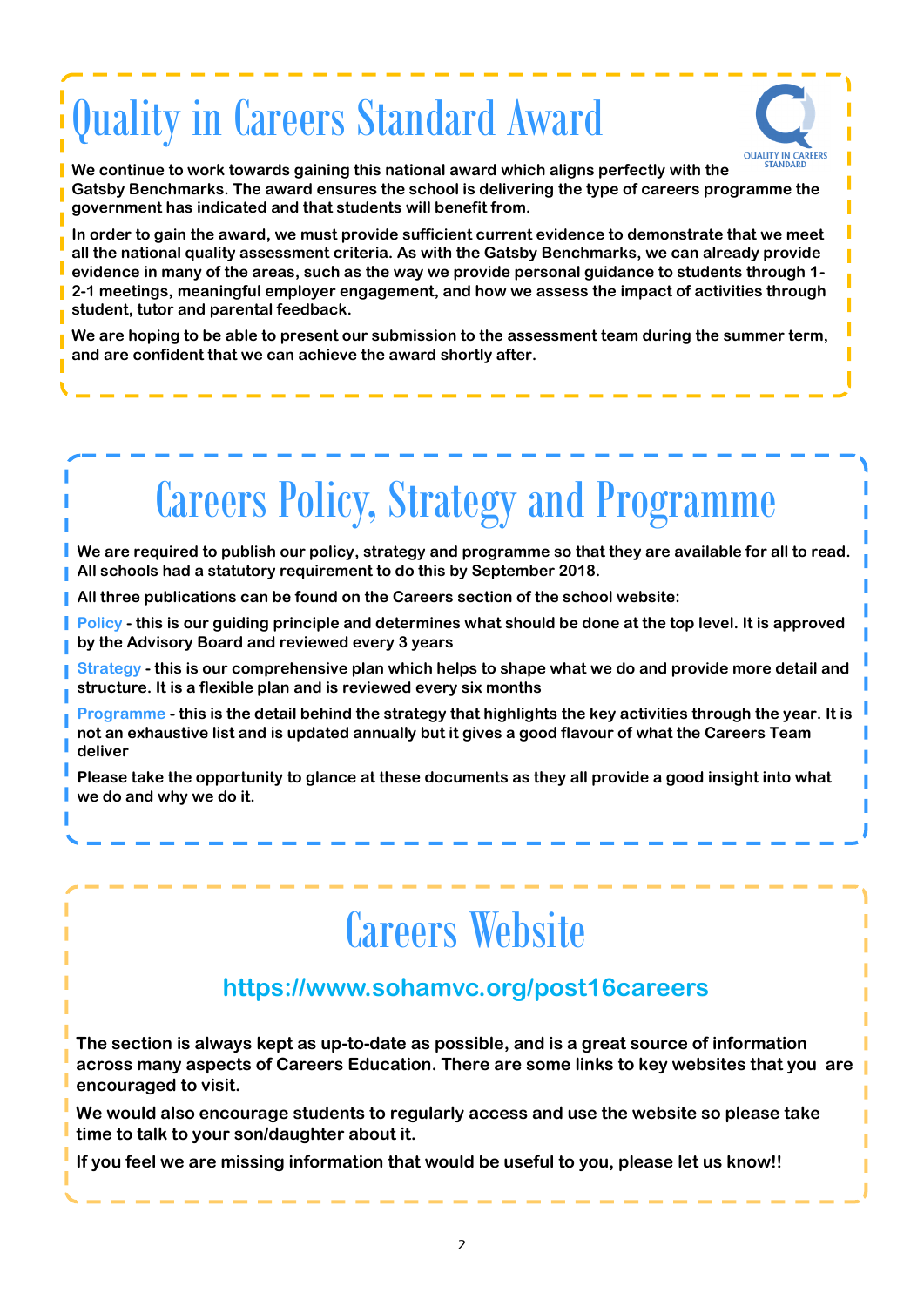# Careers Guidance Meetings - Yr10 & Yr11

**Benchmark 8 focuses on providing every student with the opportunity for guidance meetings with a careers adviser. We are fortunate enough to be able to call upon the services of Julie Anderson to fulfill this criteria. Julie holds a Level 6 Diploma in Career Guidance and has previously worked at Hills Road, and is a valuable asset within the Careers Dept.**

**The meetings can involve all manner of discussions - establishing what jobs or job sectors a student might be interested in, whether a student is on target to achieve the required grades to study at a specific college, or simply looking for some professional reassurance that the intended pathway is the most suitable based on the student's goals and aspirations.**

**We have a defined process to allow us to identify those students in Yr 10 that would benefit from a guidance meeting. These students are recognised as being at potential risk of becoming NEET (not in education, employment or training) when they leave school, and so they will be our priority. As the year progresses, other students will be seen. These will be from tutor referrals, self referrals, and also requests from parents. Other indicators are used, such as those students that failed to attend college taster days, in order to ensure as many students who need or request 1-2-1 guidance receives it. More than one meeting can be arranged if necessary.**

**As students move into Yr 11, Julie will continue to meet with students as they move closer to making their Post 16 choices by the end of December.**

**Although we focus primarily on Yr10 & Yr11 students for formal guidance meetings, students from Yrs7 to 9 are also encouraged to come and speak to Julie if they have any questions about their own situation. Julie's door is always open!** 

**Any current Yr10 student can request a guidance meeting by emailing janderson@soham-college.org.uk, or popping into the Careers Office anytime**



# Resumption of the careers activities

**Many of the usual activities and events organized by the Careers team were cancelled during the pandemic, although certain activities could be carried out virtually where possible.**

**With the gradual easing of restrictions both in school and in our local community, it is hoped that we can soon get back to delivering the activities face to face and continue supporting students with the Post 16 and career choices.**

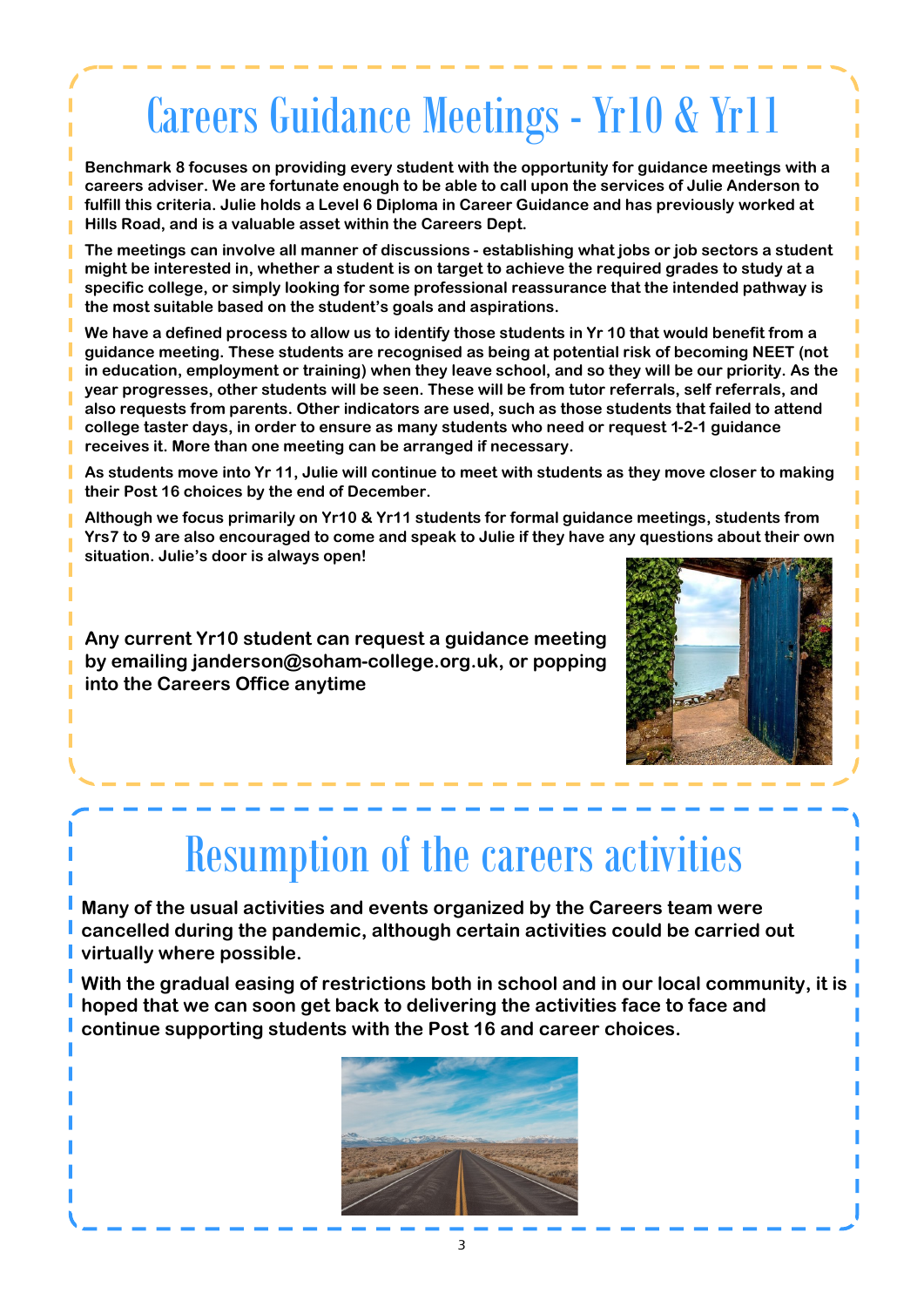### Destination Data

**We use Destination Data (further study destinations for our Yr11 leavers) each year to evaluate the careers programme. The Local Authority also has a duty to report this information each November to the government.**

 **The level of detail used in the evaluation process can vary depending on what information is required and who is accessing it. The school website** 

**(https://www.sohamvc.org/careersdata) shows top line data of which type of post 16 centre students are attending and the qualification levels they are studying. This data can then compared to previous years to spot any trends that might need further investigation ie why are the number of students attending one specific college increasing or decreasing, or are more students going down the academic or vocational study route**

**Further analysis can then be carried out at a student level, for example comparing the number of boys and girls that take up an apprenticeship, or the destination of students with special educational needs or those that take free school meals. This analysis can be used to assess the impartiality and inclusive nature of the careers programme, to ensure all students are being offered the same access to support and guidance.** 

**The data is also used to report our NEET figures (those students Not in Education Employment or Training) This is ultimately the most important piece of Destination Data schools focus on, as it indicates those students that haven't moved onto any form of further education or employment. The school will work hard with the Local Authority to try and assist those students wherever possible.** 

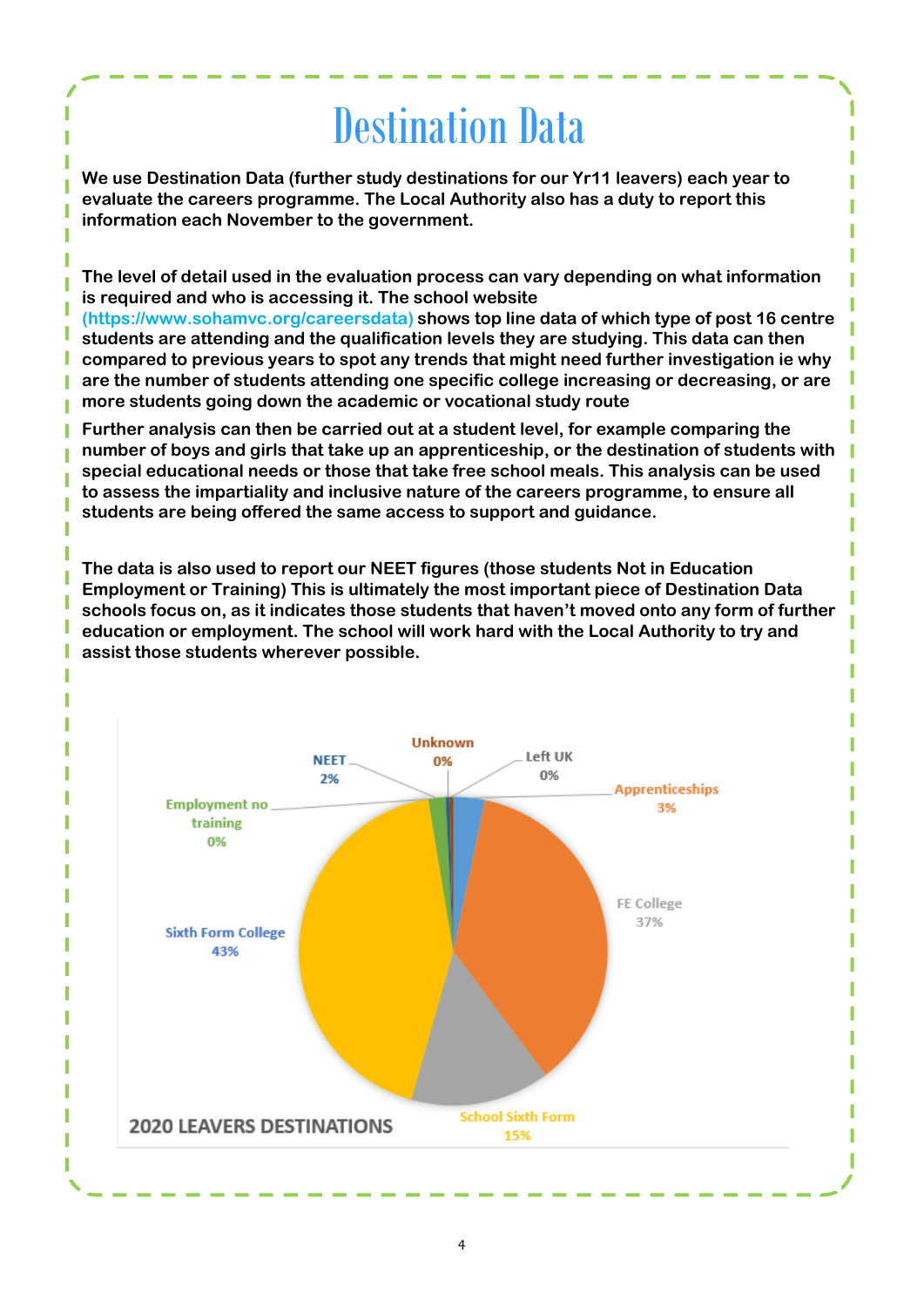# Snapshot - research & reports

#### **Careers advice crucial post-Covid, say teachers**

**The Careers Education in England's Schools and Colleges report, published by the Careers and Enterprise Company (CEC) at the end of 2020, found that 72% of college and school leaders said careers advice would be either their top priority or in their top five priorities in the year ahead.**

**The report also found that the majority of business leaders (82%) believed that employers needed to work with young people in schools and colleges on careers guidance, and three-quarters (77%) believed that they had a responsibility to ensure school leavers do not become a "lost generation".**

#### **UK careers education improvement**

**Within the same report, study has shown that of the 4000 schools that are part of the CEC's careers education network (which SVC is one of them), 92% said careers provision has improved, with the Gatsby Benchmarks being the main game changer. 93% feel positive about the future of careers provision**

#### **27% of students & grads changed career plans due to pandemic**

**New research from March 2021 finds that 27% of students and graduates have changed their career plans due to the coronavirus pandemic. Prospects at Jisc surveyed over 6,500 students and graduates to fund out how Covid-19 was impacting their career decisions and experiences. More than a quarter of respondents had changed their career plans due to the pandemic and 37% said they are still uncertain about what they will do. Reasons included being inspired by people who were actively involved in supporting the pandemic response while others said they wanted to escape industries that were struggling such as travel and hospitality.**

**Some respondents said they were looking at apprenticeships as an alternative to study, so they could start to earn money. Three quarters said that they had looked for an apprenticeship or training scheme in the last 12 months. Training and development opportunities, career progression and work/life balance were the top three most important factors students and graduates cited when considering their career options**

#### **Visual Impairment awareness video**

**In an attempt to promote equality and inclusiveness in the workplace, The Thomas Pocklington Trust has produced this useful video (click on link below) showing how the world looks through the eyes of people who are visually impaired a sthey go about their everyday lives**

**[What do we see? How the world looks to blind and partially](https://thecdi.us15.list-manage.com/track/click?u=6499c60216f26cc99e4fbc561&id=552cb0f938&e=d2be0c6d26) sighted people**

**[www.youtube.com/watch?v=BxqXEt5tuQs](https://www.youtube.com/watch?v=BxqXEt5tuQs)**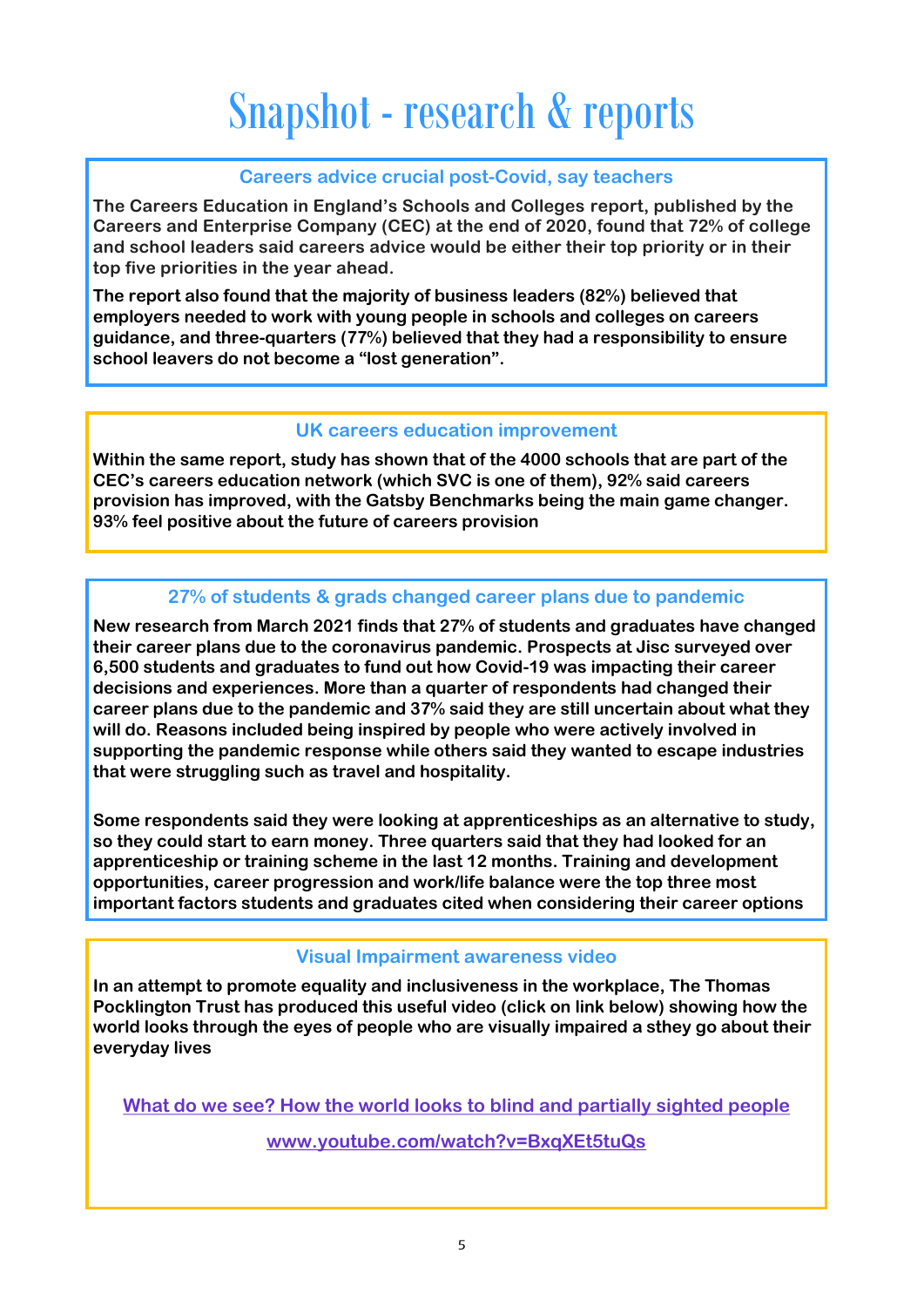## Virtual Work Experience opportunity



**Springpod offer some fantastic virtual work experience opportunities across a range of sectors for all Year 10 and Year 11 students. Some students have already taken advantage of some of the programmes during the Easter break, with communication sent out to parents/carers just before we broke up for Easter.**

**The programmes are free to use, once students have registered on the Springpod website, following which all instructions will be available to the students. The programmes consist of a number of live webinars, in which students get to hear from professionals in the specific sector, together with some additional work to complete in their own time. The webinars can be accessed 'on demand' if students are unable to view live. Once students have completed the programme which equates to 10 hours of work in total, they will be awarded a finishers certificate. These can be then be used or referred to when completing college and university application forms, or applying for jobs.**

**The next round of programmes are now available for students to register for. The programmes will run from 1st - 11th June, with the application deadline being 24th May.** 

**Sectors include -**

| <b>Engineering</b>     | <b>Teaching</b>       | <b>Finance</b>    | <b>Marketing</b>           |
|------------------------|-----------------------|-------------------|----------------------------|
| <b>Journalism</b>      | Law                   | <b>Politics</b>   | <b>Fashion</b>             |
| <b>Veterinary work</b> | <b>Graphic Design</b> | <b>Technology</b> | <b>Business Management</b> |
| <b>Dentistry Work</b>  | <b>TV &amp; Film</b>  |                   |                            |

**Visit the website at [www.springpod.co.uk/virtual-work-experience-programmes](http://www.springpod.co.uk/virtual-work-experience-programmes) for full details.**

**More programmes will be available over the coming months so keep checking the website!**



ortunities t happen. you create them.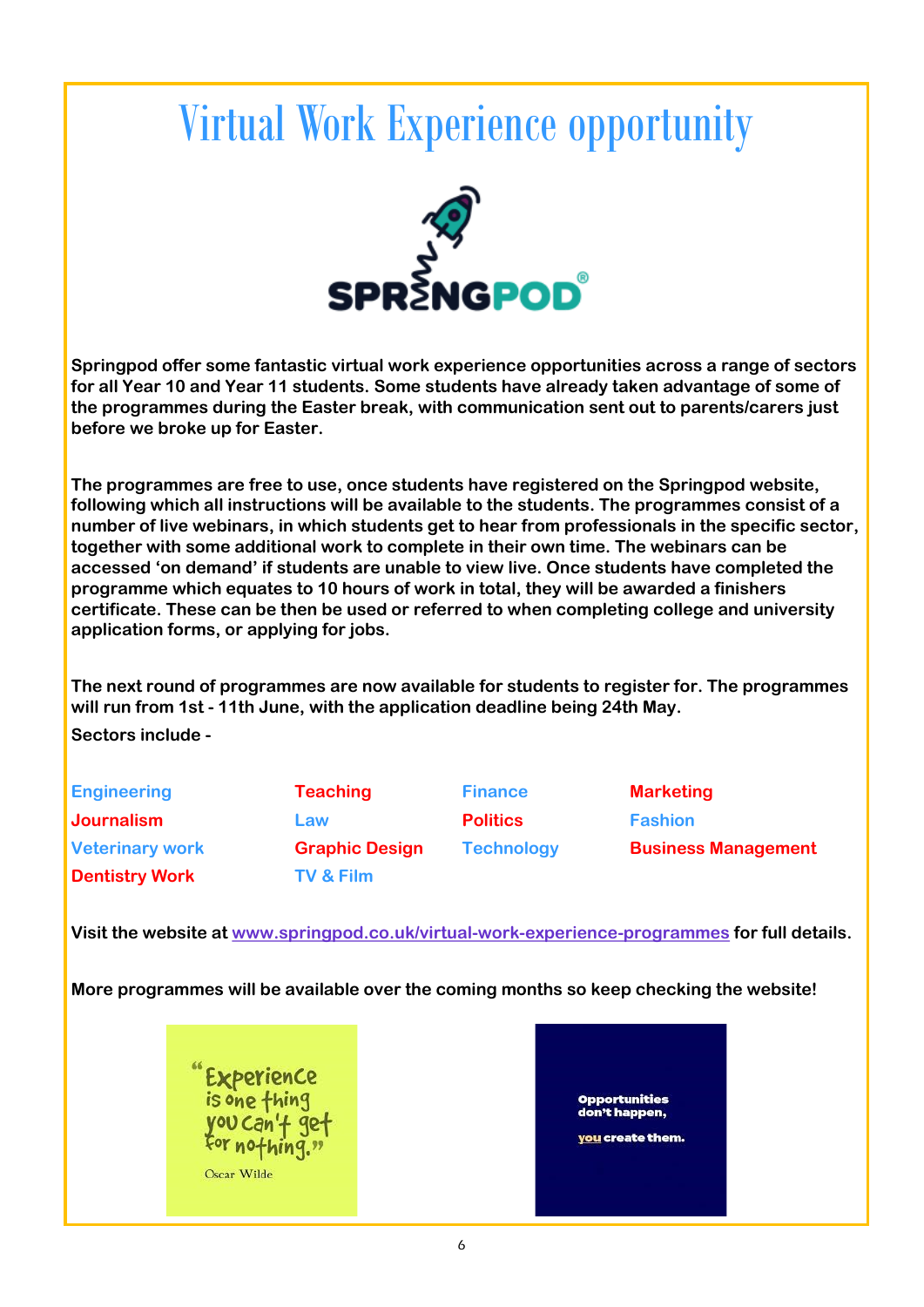# National Citizen Service

**The National Citizen Service (NCS) is a national personal and social development programme for 15-17 yr olds, largely funded by the Government. NCS takes place in the summer holidays, lasts for 2 or 3 weeks, and there are 2 options available. The most any single person will pay for the whole programme is £50** 



#### **Option 1**

**Week 1- Young people stay away from home at an outdoor activity centre (Monday to Friday.) It's a chance to meet new people and do amazing activities like rock climbing, canoeing, and abseiling.** 

**Week 2- A personal and professional development week based at home which sets young people up for their future (Monday to Friday). Teams will then plan design and pitch their social action project.** 

**Week 3 Teams deliver this social action project (Monday to Thursday) to raise awareness or money for something they are passionate about.** 

#### **Option 2**

**If you don't fancy going away, you can choose the 2-week option, where you'll have an amazing experience locally with no residential involved.**

**Week 1- A personal and professional development week based at home which sets young people up for their future (Monday to Friday). There will also be fun activities like escape rooms and taskmaster. Teams will then plan design and pitch their social action project.** 

**Week 2- Teams deliver this social action project (Monday to Thursday) to raise awareness or money for something they are passionate about.** 

#### **Why do NCS?**

**NCS looks good on college and UCAS statements and develops skills employers want** 

**NCS gives young people a chance to meet new people and build confidence**

**NCS helps young people be heard in their local community**

**NCS is fun and a great way to spend the summer**

**NCS held a virtual assembly before Easter to introduce the programme to students. They plan to come into school twice over the next few weeks to run lunchtime stands, where students can take registration forms away with them. Registration can also take place directly on the NCS website [www.wearencs.com](https://wearencs.com/)**